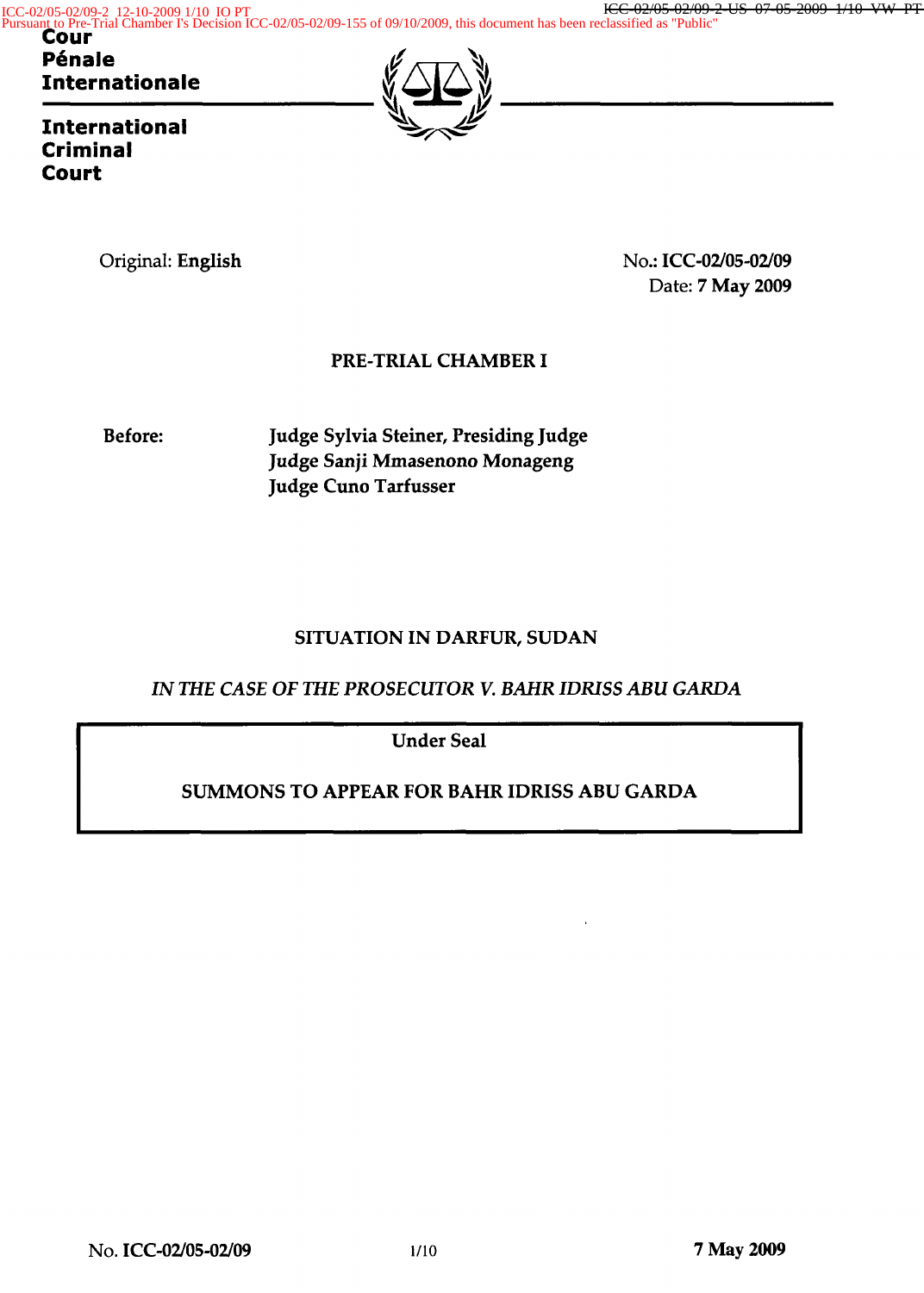Document to be notified, in accordance with regulation 31 of the Regulations of the

Court, to:

| The Office of the Prosecutor<br>Mr Luis Moreno-Ocampo, Prosecutor<br>Mr Essa Faal, Senior Trial Lawyer | <b>Counsel for the Defence</b>                                  |
|--------------------------------------------------------------------------------------------------------|-----------------------------------------------------------------|
| <b>Legal Representatives of Victims</b>                                                                | <b>Legal Representatives of Applicants</b>                      |
| <b>Unrepresented Victims</b>                                                                           | <b>Unrepresented Applicants for</b><br>Participation/Reparation |
| The Office of Public Counsel for<br><b>Victims</b>                                                     | The Office of Public Counsel for the<br><b>Defence</b>          |
| <b>States Representatives</b>                                                                          | <b>Amicus Curiae</b>                                            |
| <b>REGISTRY</b>                                                                                        |                                                                 |
| Registrar<br>Ms Silvana Arbia                                                                          | <b>Defence Support Section</b>                                  |
| <b>Victims and Witnesses Unit</b>                                                                      | <b>Detention Section</b>                                        |

Victims Participation and Reparations Other **Section**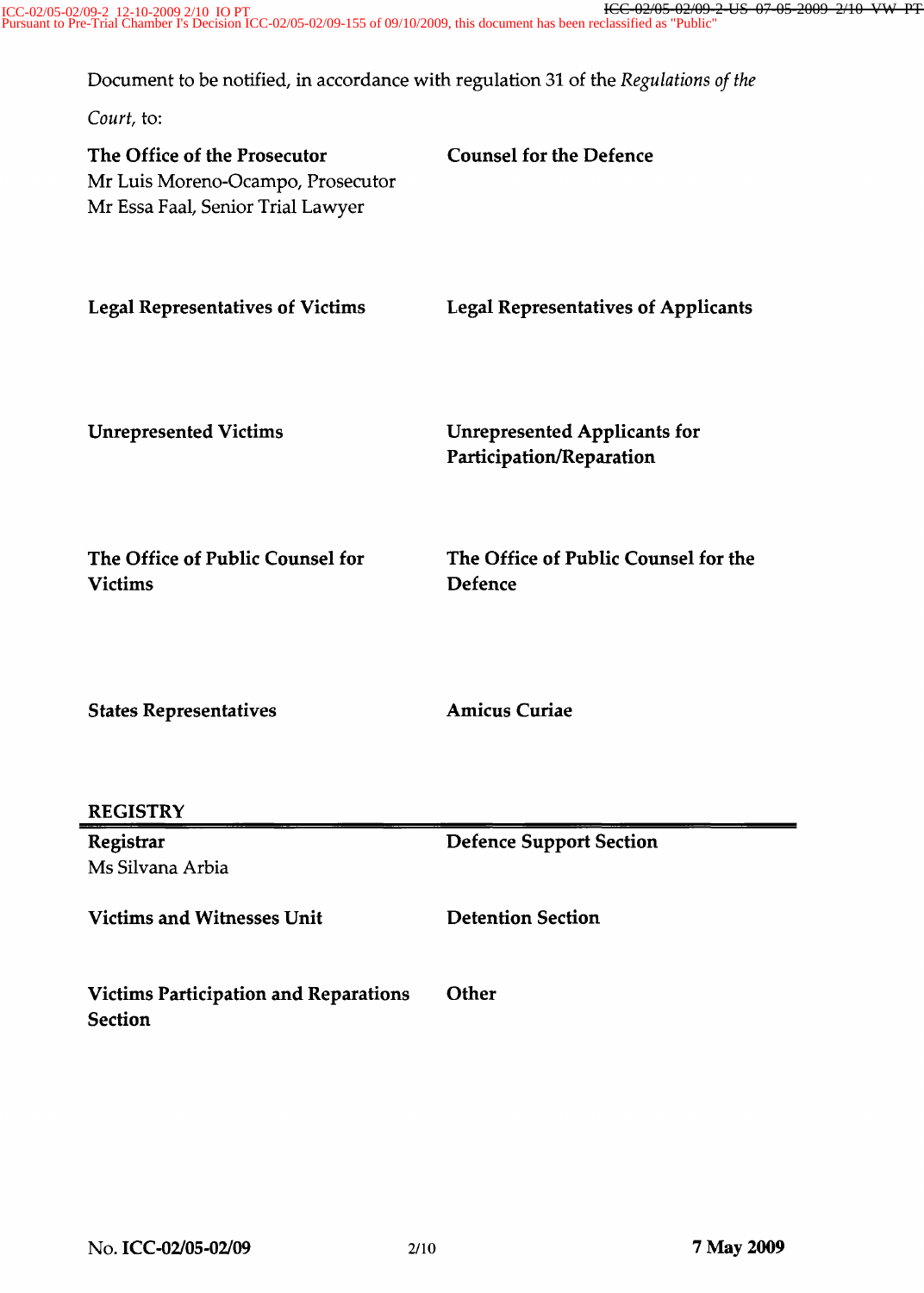PRE-TRIAL CHAMBER I of the International Criminal Court (the "Chamber" and the "Court", respectively);

1. HAVING EXAMINED the "Prosecutor's Application under Article 58",<sup>1</sup> filed by the Prosecutor on 20 November 2008 in the record of the Situation in Darfur, Sudan, whereby it requested the Chamber to issue a warrant of arrest or, alternatively, a summons to appear for Bahr Idriss Abu Garda ("Abu Garda");

2. HAVING EXAMINED the "Submission of information on the Prosecution's Application Pursuant to Article 58 and request for summonses to appear",<sup>2</sup> filed by the Prosecutor on 23 February 2009, whereby, *inter alia*, it requested the Chamber to issue a summons to appear for Abu Garda;

3. HAVING EXAMINED all other supporting material and information submitted by the Prosecutor;<sup>3</sup>

**4. NOTING** the submissions of the Prosecutor and the Registrar in the *ex parte* hearing before the Single Judge responsible for carrying out the functions of the Chamber in relation to the proceedings relating to the Situation in Darfur,

<sup>1</sup> 1CC-02/05-163-Conf-Exp; ICC-02/05-163-Conf-Exp-Anxsl-5.38.

<sup>2</sup> ICC-02/05-194-Conf-Exp; ICC-02/05-194-Conf-Exp-Anxl.

<sup>3</sup> ICC-02/05-165-Conf-Exp and ICC-02/05-165-Conf-Exp-Anxsl-8; ICC-02/05-172 and ICC-02/05-172-Conf-Exp-AnxsA-B24; ICC-02/05-173 and ICC-02/05-173-Conf-Exp-AnxsB25-B26; ICC-02/05-203 and ICC-02/05-203-Conf-Exp-Anxl; ICC-02/05-211-Conf-Exp and ICC-02/05- 211-Conf-Exp-Anxs1-2; ICC-02/05-212-Conf-Exp; ICC-02/05-214-Conf-Exp and ICC-02/05-214-Conf-Exp-Anxl;ICC-02/05-216-Conf-Exp.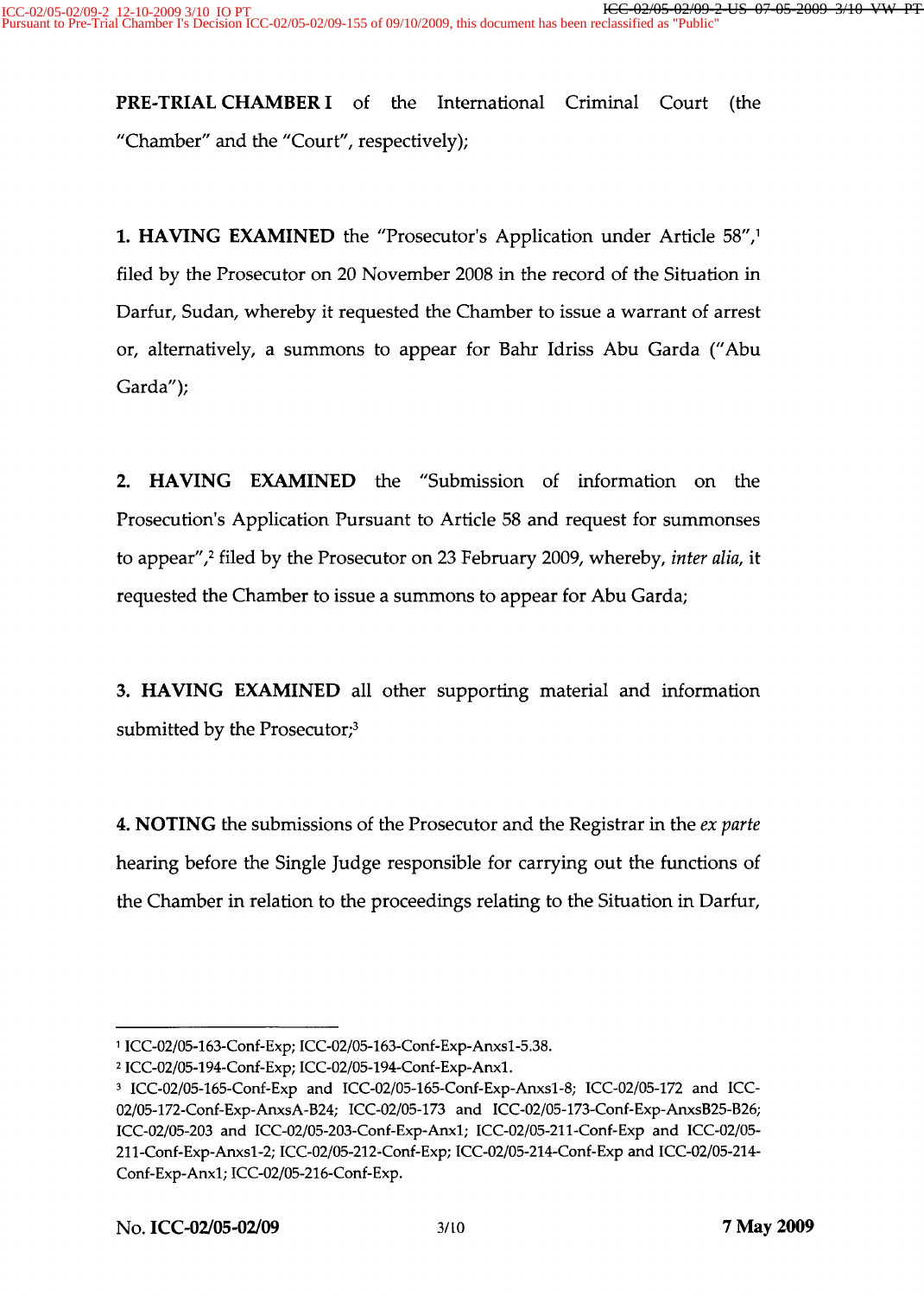Sudan, and any related cases emanating therefrom, held in closed session on 21 April 2009;<sup>4</sup>

5. NOTING the "Prosecution's Report pursuant to the request of the Single Judge made at the Ex Parte Hearing of 21 April 2009",<sup>5</sup> filed by the Prosecutor on 23 April 2009 as well as the "Report of the Registry further the hearing of 21 April 2009",<sup>6</sup> filed by the Registrar on 23 April 2009;

6. NOTING the "Decision on the Prosecutor's Application under Article 58",<sup>7</sup> in which the Chamber explains the reasons why it is satisfied that there are reasonable grounds to believe that Abu Garda is criminally responsible under article 25(3)(a) of the Statute of the Court (the "Statute") for war crimes and that the issuance of a summons to appear is sufficient to ensure his appearance before the Court under article 58(7) of the Statute of the Court;

7. CONSIDERING that, on the basis of the material provided by the Prosecutor in support of his Application and without prejudice to any subsequent determination that may be made under article 19 of the Statute, the case against Abu Garda falls within the jurisdiction of the Court;

8. CONSIDERING that, on the basis of the material provided by the Prosecutor, there is no ostensible cause or self-evident factor impelling the Chamber to exercise its discretion under article 19(1) of the Statute to determine the admissibility of the case against Abu Garda at this stage;

<sup>4</sup> ICC-02/05-T-5-CONF-EXP-ENG.

<sup>5</sup> ICC-02/05-217-Conf-Exp.

<sup>6</sup> lCC-02/05-219-Conf-Exp; ICC-02/05-219-Conf-Exp-Anxl.

 $^7$  ICC-02/05-02/09-1.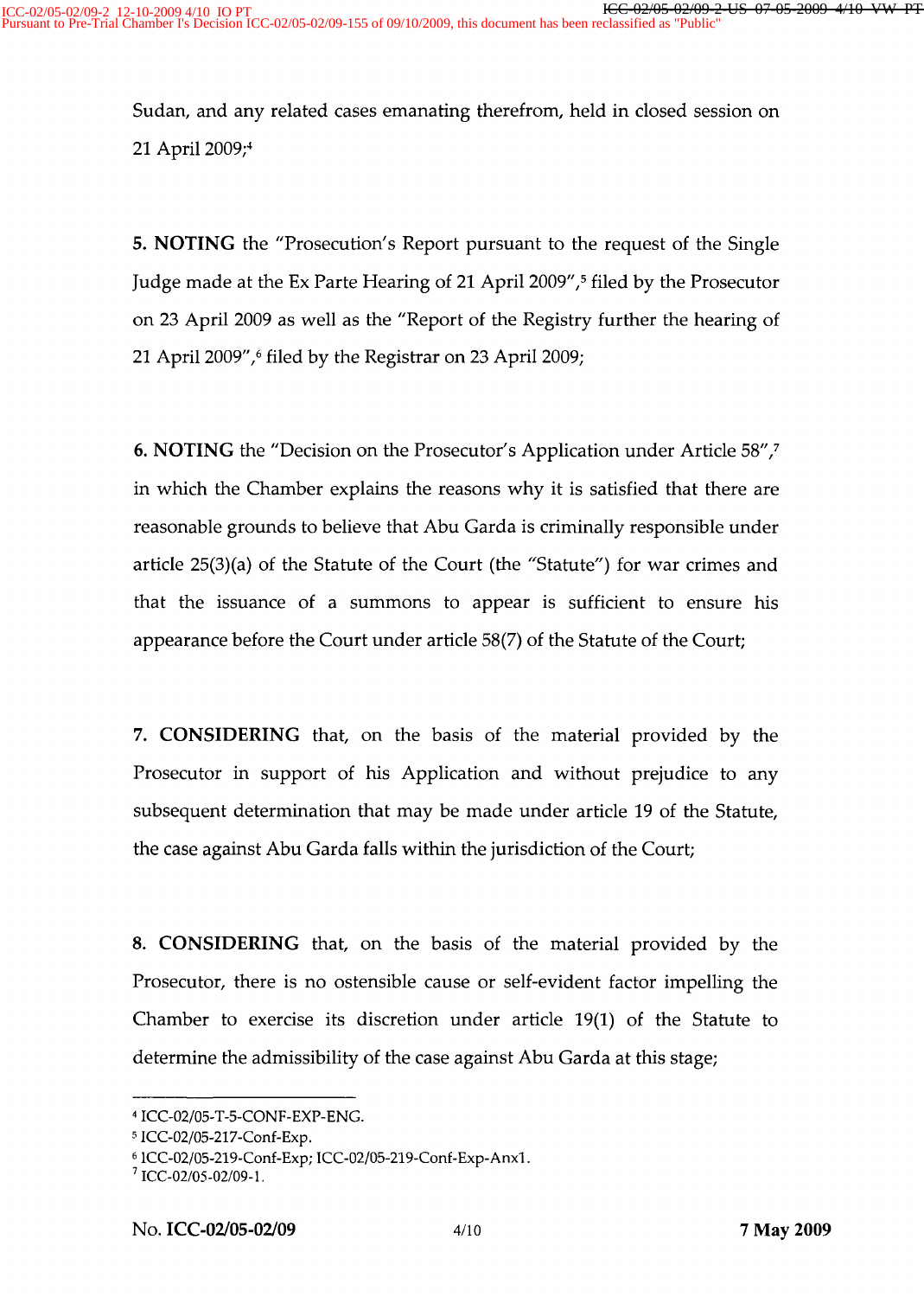circumstances establishing the existence of the said armed conflict; Equality Movement ("JEM"); and that Abu Garda was aware of the factual Sudan and several organised armed groups, including the Justice and of article  $8(2)(f)$  of the Statute existed in Darfur between the Government of protracted armed conflict not of an international character within the meaning time relevant to the charges alleged in the Prosecutor's Application, a **9. CONSIDERING** that there are reasonable grounds to believe that at the

Haskanita"), Umm Kadada Locality, North Darfur, Sudan; stationed at the Military Group Site (MGS) Haskanita (Sector 8) ("MGS ("AMIS") personnel, installations, material, units and vehicles that were 2007 an attack was carried out against the African Union Mission in Sudan context of, and in association with, the said armed conflict, on 29 September 10. CONSIDERING that there are reasonable grounds to believe that, in the

armed group; the command of Abu Garda, jointly with the troops belonging to another on the MGS Haskanita was carried out by splinter forces of JEM, under 11. CONSIDERING that there are reasonable grounds to believe that the

and (iv) appropriated property belonging to AMIS; installations, dormitories, vehicles and other materials belonging to AMIS; severely wounded eight AMIS soldiers; (iii) destroyed communication ttack, the attackers: (i) killed twelve AMIS soldiers; (ii) Prosecutor, there are reasonable grounds to believe that during and after the 12. CONSIDERING that, on the basis of the material provided by the

7 May 2009

5/10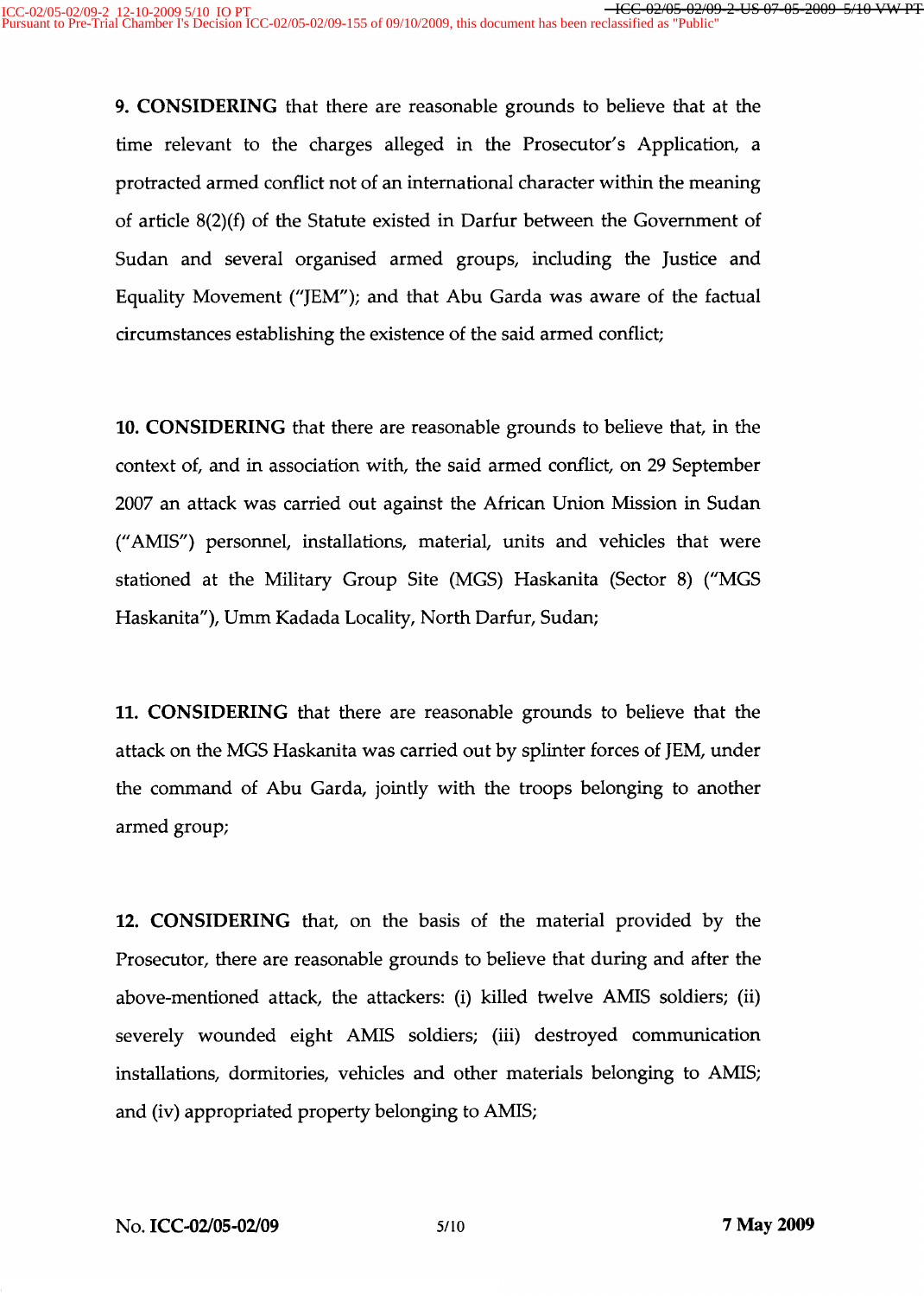13. CONSIDERING that there are reasonable grounds to believe that (i) the victims of the attack were entitled to the protection afforded to civilians not taking active part in the hostilities, (ii) Abu Garda and the other commanders of the troops that participated in the attack were aware of this circumstance and, therefore, (iii) the war crime of violence to life in the form of murder, within the meaning of article  $8(2)(c)(i)$  of the Statute was committed or attempted during the attack;

14. CONSIDERING that there are reasonable grounds to believe that: (i) the object of the attack can be considered personnel, installations, material, unit or vehicles involved in a peacekeeping mission "in accordance with the Charter of the United Nations" within the meaning of article 8(2)(e)(iii) of the Statute; (ii) as not actively participating in the hostilities, the AMIS troops - as well as the installations, material, units and vehicles involved in the AMIS mission were entitled to the protection given to civilians or civilian objects under the international law of armed conflict within the meaning of article  $8(2)(e)$ (iii) of the Statute; (iii) Abu Garda and the other commanders of the troops that participated in the attack were aware of the protection to which AMIS personnel, installations, material, unit and vehicles were entitled; (iv) therefore, the war crime of intentionally directing attacks against personnel, installations, material, units or vehicles involved in a peacekeeping mission within the meaning of article 8(2)(e)(iii) of the Statute was committed;

15. CONSIDERING that there are reasonable grounds to believe that after the attack the attackers appropriated numerous items belonging to AMIS, with the specific intent to deprive the owner of such items and to appropriate them for private or personal use, and, therefore, that the war crime of pillaging within the meaning of article  $8(2)(e)(v)$  of the Statute was committed;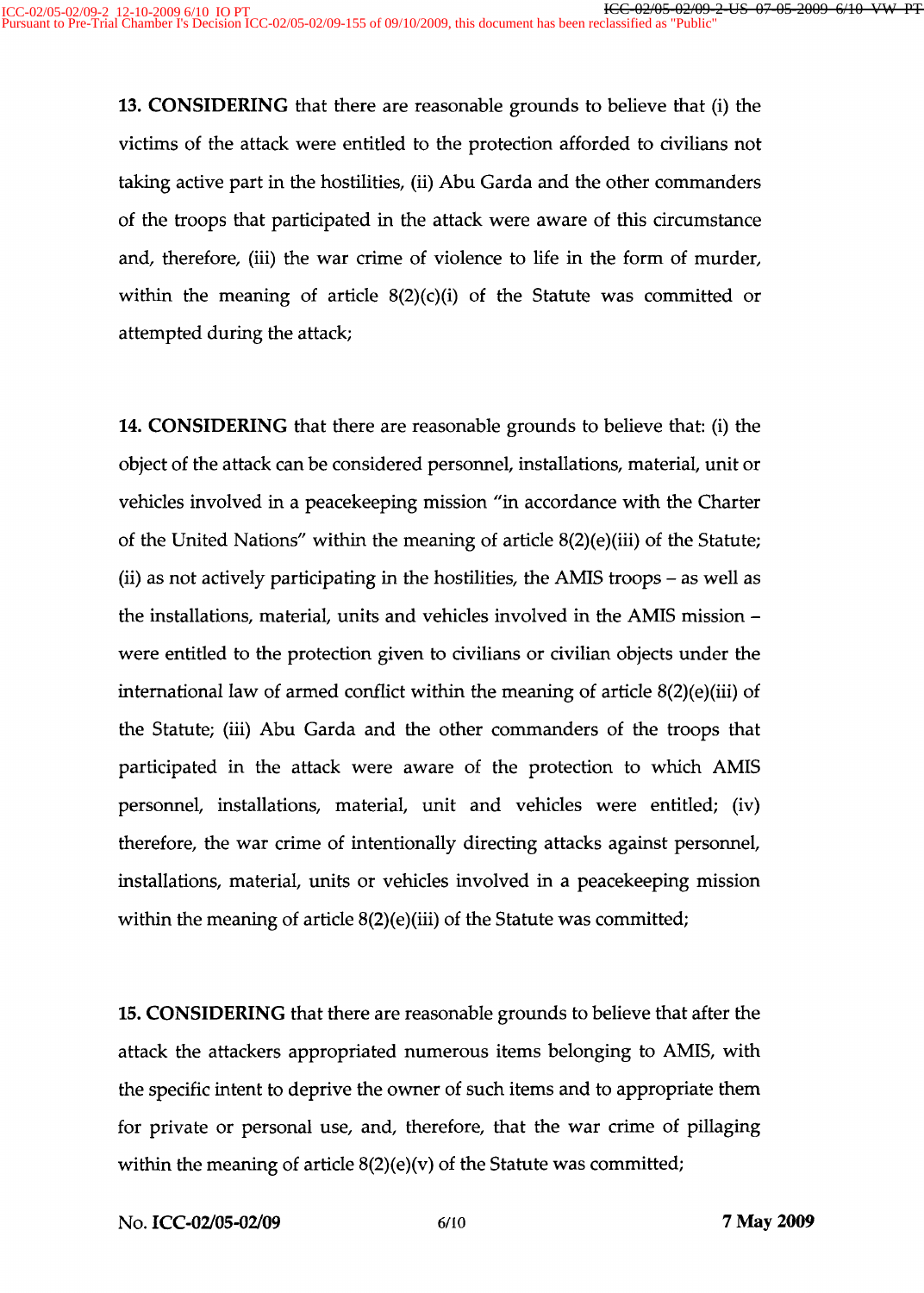16. CONSIDERING that there are reasonable grounds to believe that (i) there was a common plan to attack the MSG Haskanita between Abu Garda and the other commanders of the troops that participated in such attack; and (ii) the common plan included the commission of the above-mentioned war crimes;

17. CONSIDERING that there are reasonable grounds to believe that the contribution of Abu Garda - who from January 2005 until 26 September 2007 was JEM Vice President and who, on 4 October 2007, together with others, declared the formation of a new armed faction called JEM Collective Leadership ("JEM-CL") – was essential insofar as there are reasonable grounds to believe that he participated in the design of the common plan and was in command of the splinter forces of JEM during the attack to MSG Haskanita;

18. CONSIDERING that, on the basis of the material provided by the Prosecutor in support of his Application, there are reasonable grounds to believe that Abu Garda is criminally responsible as a co-perpetrator or as an indirect co-perpetrator under article 25(3)(a) of the Statute;

19. BEING SATISFIED that, for the above reasons, there are reasonable grounds to believe that Abu Garda is criminally responsible under article 25(3)(a) of the Statute, for

i. the war crime of violence to life, in the form of murder, whether committed or attempted, within the meaning of article 8(2)(c)(i) of the Statute;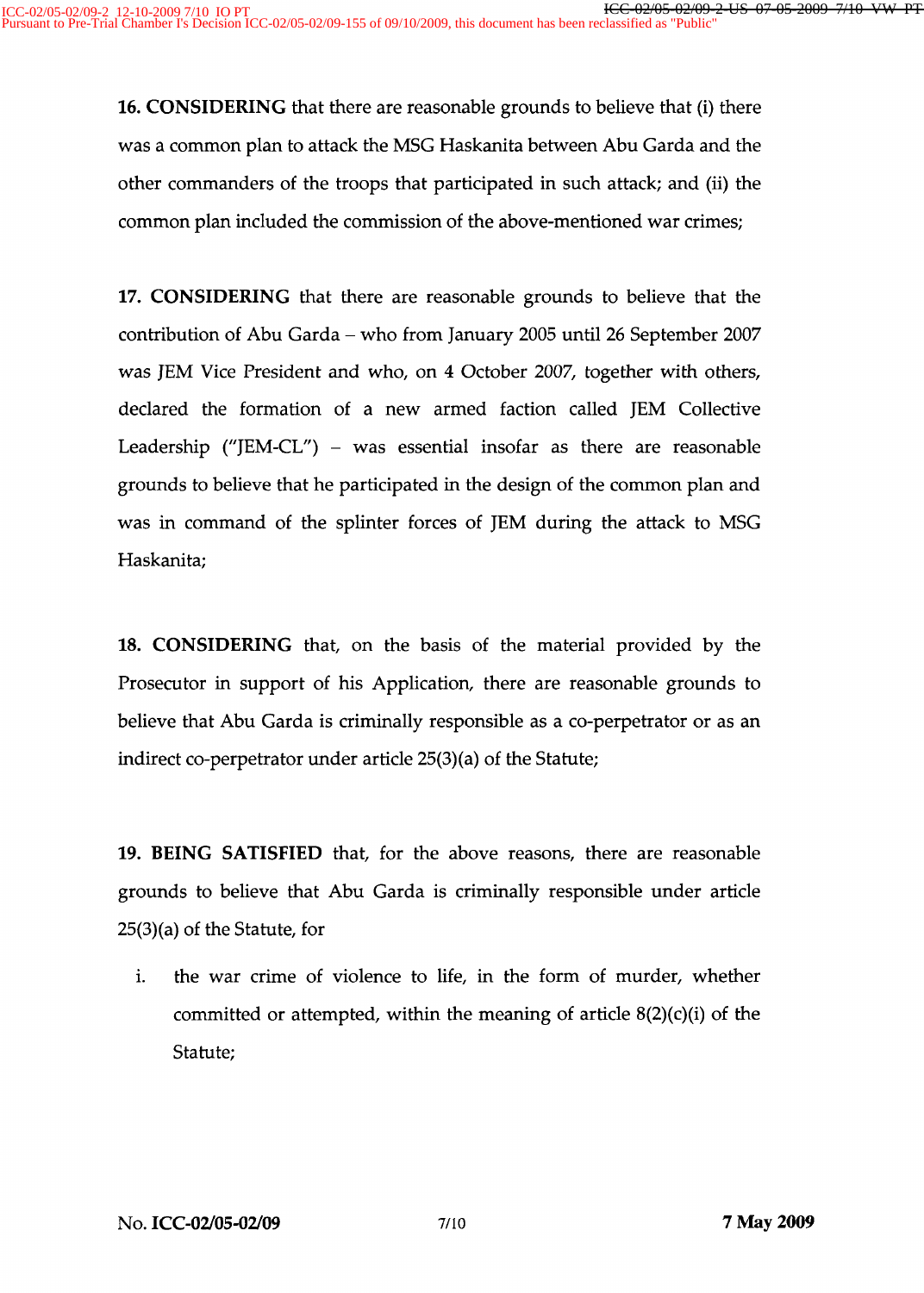- ii. the war crime of intentionally directing attacks against personnel, installations, materials, units and vehicles involved in a peacekeeping mission, within the meaning of article 8(2)(e)(iii) of the Statute;
- iii. the war crime of pillaging, within the meaning of article  $8(2)(e)(v)$  of the Statute.

20. CONSIDERING that, according to the Prosecutor, Abu Garda has expressed his willingness to appear before the Court and, accordingly, that (i) the issuance of a warrant of arrest does not appear necessary for the purposes of article 58(l)(b) of the Statute; and (ii) there are reasonable grounds to believe that a summons to appear for Abu Garda is sufficient to ensure his appearance before the Court within the meaning of article 58(7) of the Statute, without prejudice to the Chamber's power to review its determination under articles 58(1) and 58(7) of the Statute, respectively;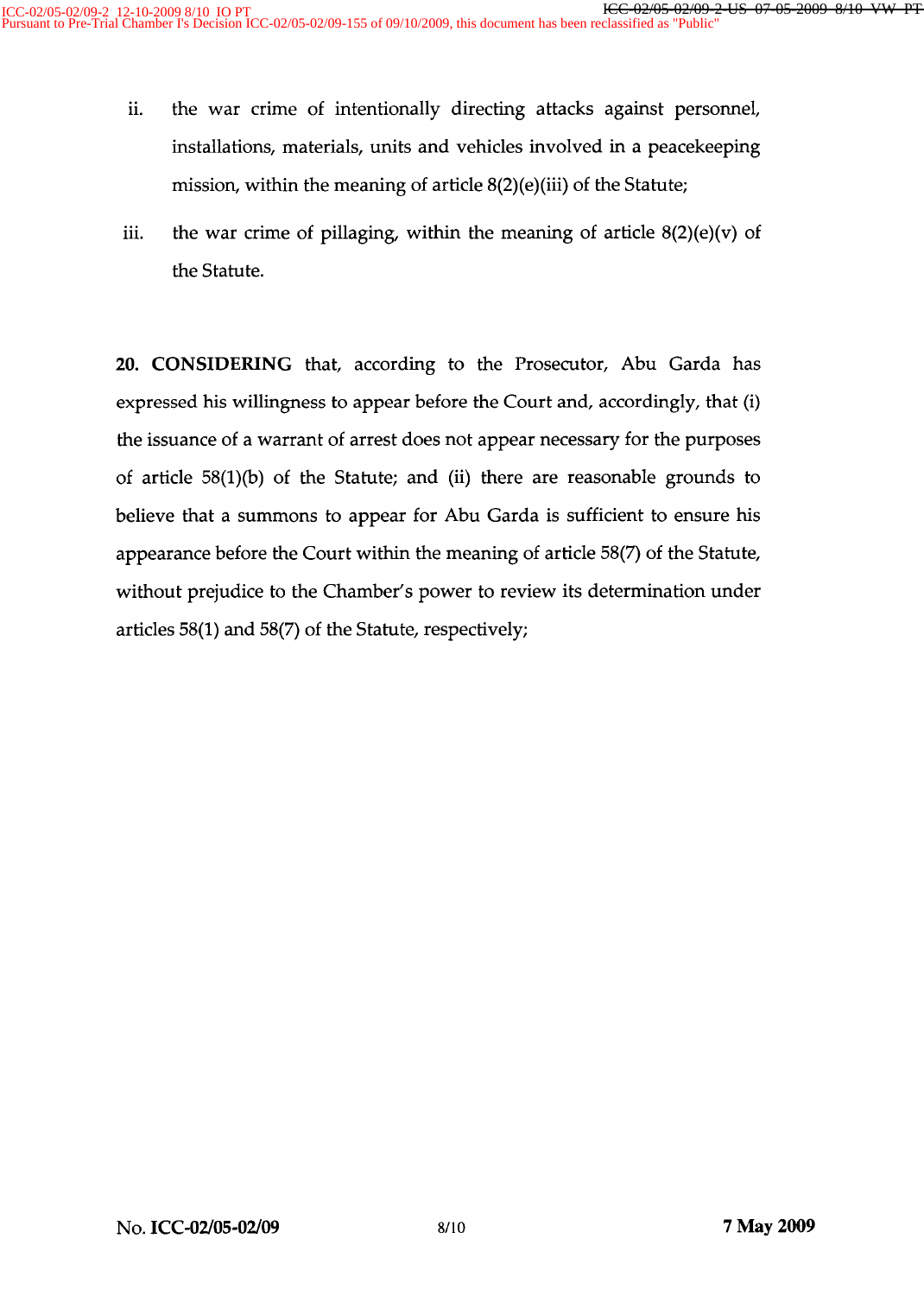#### FOR THESE REASONS,

#### ORDERS

BAHR IDRISS ABU GARDA, a male, member of the Zaghawa tribe of Sudan, believed to be in his early forties, born in Nana, North Darfur, current Chairman and General Coordinator of Military Operations of the United Resistance Front, TO APPEAR BEFORE THE COURT on Thursday, 14 May 2009 at 9.30 hours;

#### ORDERS

BAHR IDRISS ABU GARDA, without prejudice to further decisions of the Chamber in this respect:

- (i) to refrain from discussing issues related to either the charges which form the basis of the present summons or the evidence and information presented by the Prosecutor and considered by the Chamber;
- (ii) to refrain from making any political statements while within the premises of the Court, including the location assigned to him;
- (iii) not to leave, without specific permission of the Chamber and for the whole period of his stay in the Netherlands, the premises of the Court, including the location assigned to him;